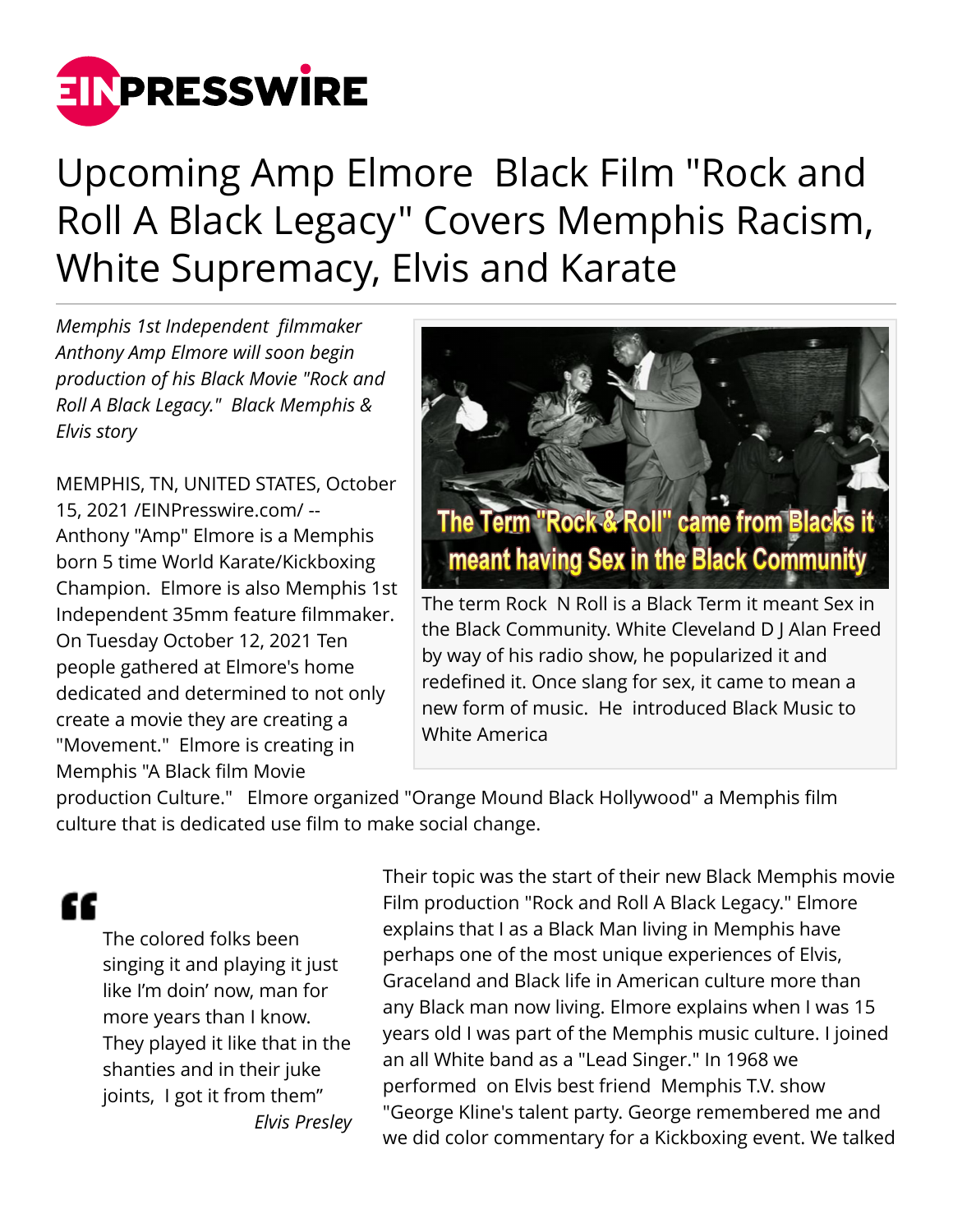Elvis history. The last time I saw George he was a casino host and he complimented me and my wife a dinner at the casino. I was an inductee in the 1st Elvis Presley Karate Hall of fame.

Elmore explains that there is perhaps no Black man or Whiteman living today who could say that if Elvis Presley had lived 5 more years Elvis would have reached out to them.

Elmore explains that in regards to Karate/Kickboxing and Memphis film history and culture we accomplished a goal that not even Elvis Presley the King of Rock and Roll could not accomplish. We integrated Karate/Kickboxing into main stream Memphis Culture. We were 1st to not only bring E.S.P.N. to Memphis, we took Karate/Kickboxing to the Grand Old Hotel of the South "The Peabody Hotel." In fact Elvis friend and producer Chips Moman would attend Elmore fights and purchase an entire VIP Table.

In 1988 Elmore completed the 1st Karate/Kickboxing film in America titled "The Contemporary Gladiator." Unknown to the American public Elvis Presley produced a Karate documentary film in 1974 called "The



What is important about this story that many Whites name this song the 1st Rock and Roll Song. This song was 1st performed in "Orange Mound" at the W.C. Handy Theatre on Park Ave. As a youth Elvis would visit Orange Mound to partake in the youth Talent Show.



Club Hippodrome on Beale Street in Memphis featured all of the great Black acts. Elvis Presley was seen at the Hippodrome, Trigg Avenue Baptist Church and places where Black music was featured. Elvis Presley the only White made his life a part of the Black Community

New Gladiators." Also in 1974 Elvis opened a Karate School in Memphis. Elvis hired World middle weight Karate/kickboxing Champion Bill "Superfoot" Wallace to operate the school. Elmore visited Elvis Karate school in 1974 whereas Elvis friend and bodyguard Red West had been whipped up by Bill Wallace. Elmore challenged Wallace to a sparring match.

Three years after opening his Memphis Karate school Elvis died and five years after his death Elmore became World Karate/kickboxing World heavyweight champion. Elmore was known as the Muhammad Ali of Karate/Kickboxing. Unknown to America Muhammad Ali and Elvis Presley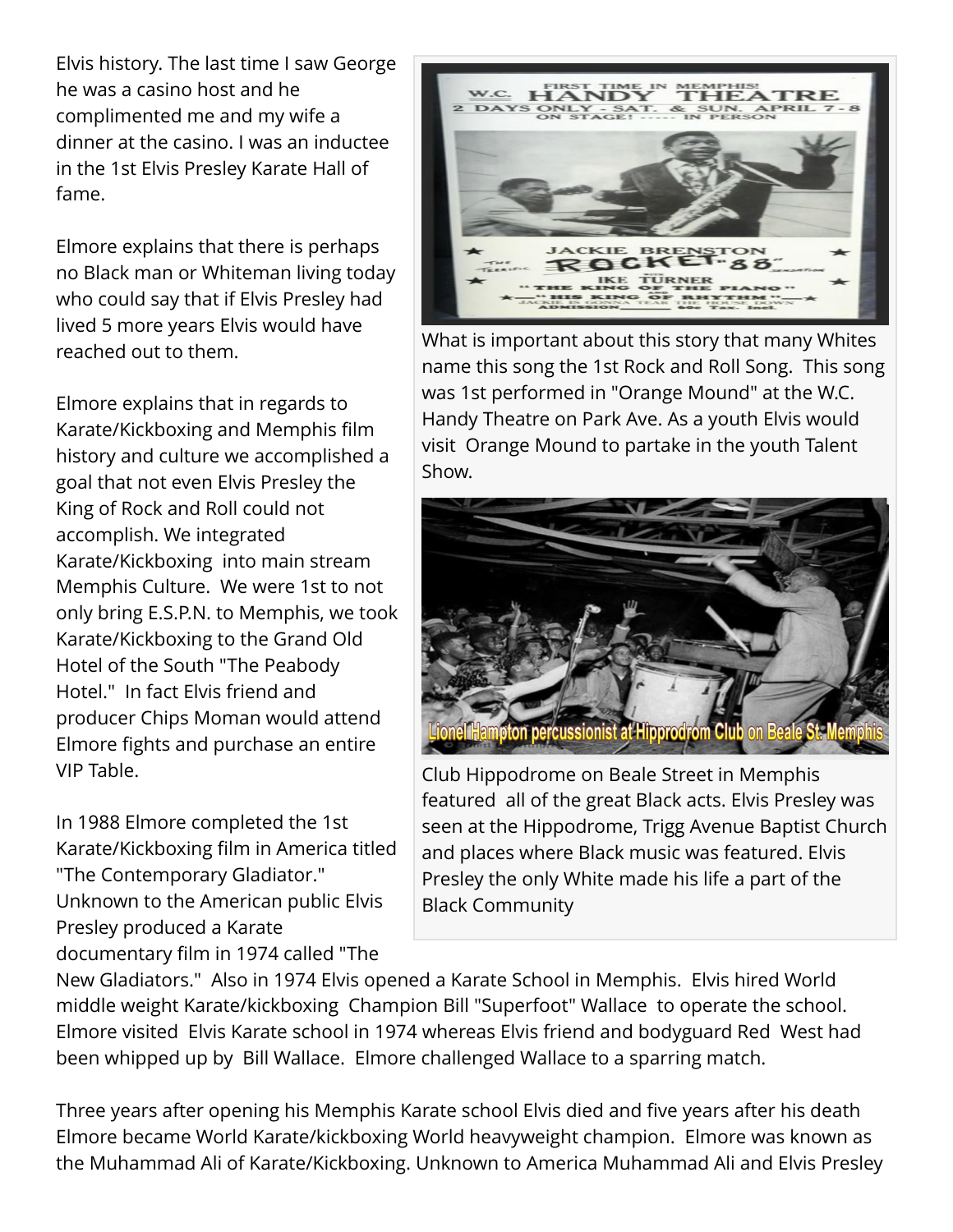were the best of friends. When Elmore fought for the world titled in 1982 Memphis Grammy Award Winner Issac Hayes song the National Anthem. In a 1983 bout eleven time Grammy Award winner Memphis singer Al Green performed the national Anthem.

Elmore notes that we in Memphis created four World Karate/Kickboxing champions. We were Black belts, teachers and we had Karate Schools. Elvis loved Karate so much, we believe that Elvis would have not only reached out to us, Elvis would have attended a bout and song the National Anthem in support of Karate.

Elmore's up coming film production "Rock and Roll A Black Legacy" is a Black film that will be historic and culturally significant in that it will be the 1st film in American history that provides a Black prospective of Elvis Presley and the Black community. While Elvis Presley's home in Memphis called Graceland is in a 99% African/American community and it is the second most visited home in America, Elvis Presley and Graceland represent the most "racially segregated cultural area" in Memphis history.

Elmore noted in a documentary that racist and White Supremacist transitioned Elvis Presley from the Greatest vehicle of cultural revolution and integration to the greatest tool of White Supremacy and Racism in the 20th century.

The upcoming Elmore film "Rock and Roll A Black Legacy" takes place in "Orange Mound" in Memphis. Orange Mound is the 1st Community in America built for Blacks by Blacks. Orange Mound's history can be traced to 1879. In 2016 1st Lady Michelle Obama named Orange Mound "A Preserve America Community." Orange Mound tells a unique history and untold Black story of Elvis Presley and Rock and Roll.

Many call the 1951 Ike Turner Jackie/ Brenston song "Rock 88" the 1st Rock and Roll record. The song was 1st performed in "Orange Mound" at the W.C. Handy Theatre." Sam Phillips purchased the rights to the song for pennies, whereas he made enough money to start his own record label called "Sun Records." The 1st person to record a song at "Sun Records" was a 16 year old youth from "Orange Mound" named Johnny London.

85 year old Mary Mitchell the "Orange Mound" Historian will tell in the movie how Elvis Presley rode his motor bike to "Orange Mound" to hang out as one of the boys during segregated Memphis. While it was against the law White Elvis performed among Blacks in "Orange Mound" at the W.C. Handy Talent show. To Blacks back then Elvis was just as another Black youth.

Clara Johnson whose lives in "Orange Mound Today" before she was born her mother use to babysit Elvis Presley in Tupelo, Mississippi. When Elvis became famous he brought her a Cadillac full of gifts and called her mama. The untold story is that around Whites Elvis was Whiter than White however in private he was Blacker than Black. He and James Brown were best of friends . James Brown use to spend than night at Graceland. When he had parties he hired his friend "Orange Mound's Willie Mitchell to perform. Elmore in his film notes that it was racism, White